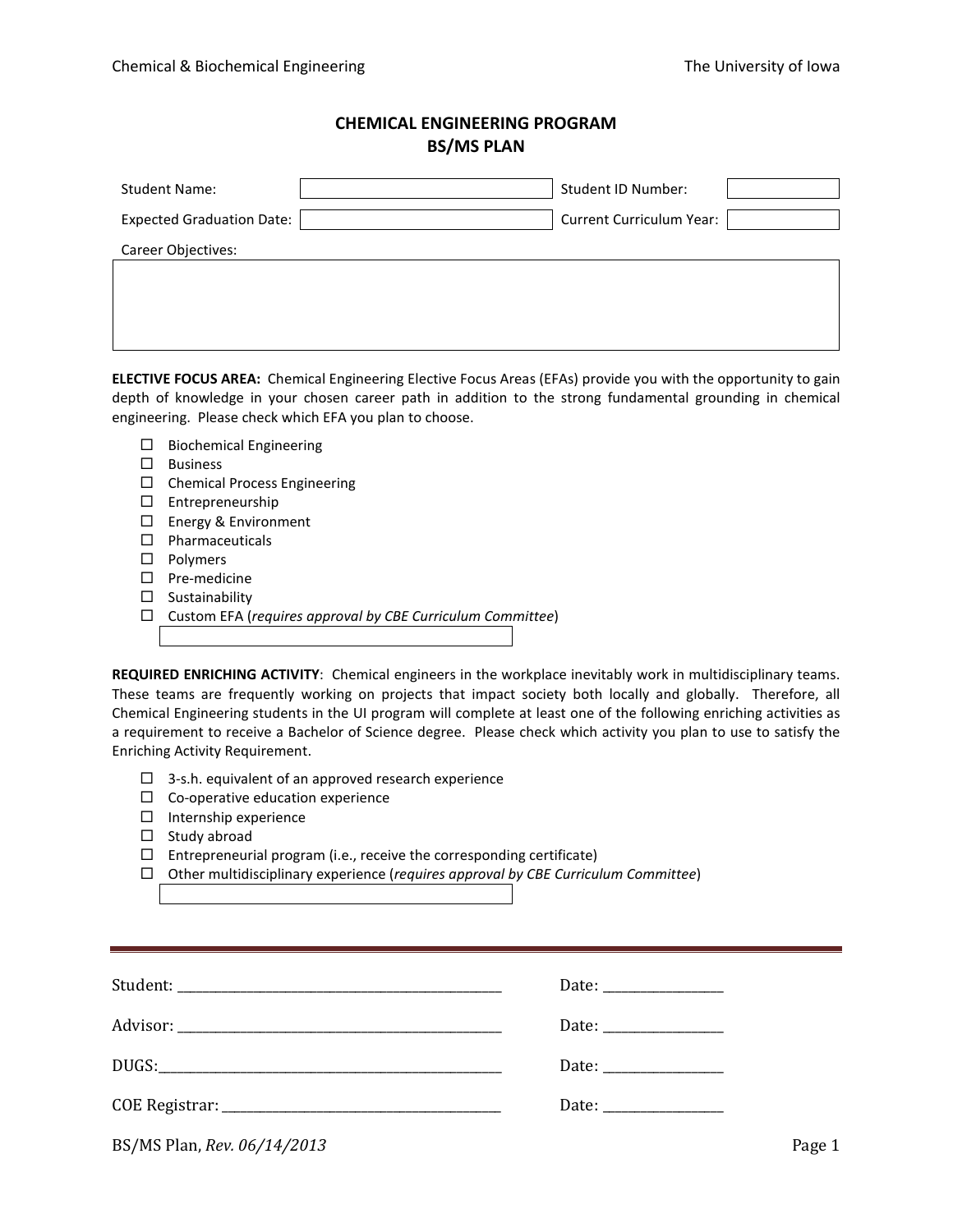# **\*\*\* COURSES SATISFYING BS REQUIREMENTS ONLY \*\*\***

## **Chemical Engineering Core Courses (89 semester hours)**

See Undergraduate Handbook

## **General Education Components (15 semester hours)**

GEC courses consistent with career goals 15 s.h.

| Course no. | Course | Semester Taken<br>(year, term)<br>(indicate if credit by exam) | s.h. |
|------------|--------|----------------------------------------------------------------|------|
|            |        |                                                                |      |
|            |        |                                                                |      |
|            |        |                                                                |      |
|            |        |                                                                |      |
|            |        |                                                                |      |
|            |        |                                                                |      |

## **Statistics Elective (3 semester hours)**

L.

Recommended: *Prob & Stat for Engin & Phys Sci* (STAT:2020) 3 s.h.

*Course no. Course Semester Taken (year, term) (indicate if credit by exam) s.h.*

## **Advanced Chemistry Lab (2 or 3 semester hours)**

Advanced Chemistry Lab from same sequence chosen for lectures 2-3 s.h.

|            |        | Semester Taken               |      |
|------------|--------|------------------------------|------|
| Course no. | Course | (year, term)                 | s.h. |
|            |        | (indicate if credit by exam) |      |
|            |        |                              |      |

| BS/MS Plan, Rev. 06/14/2013 | Page 2 |
|-----------------------------|--------|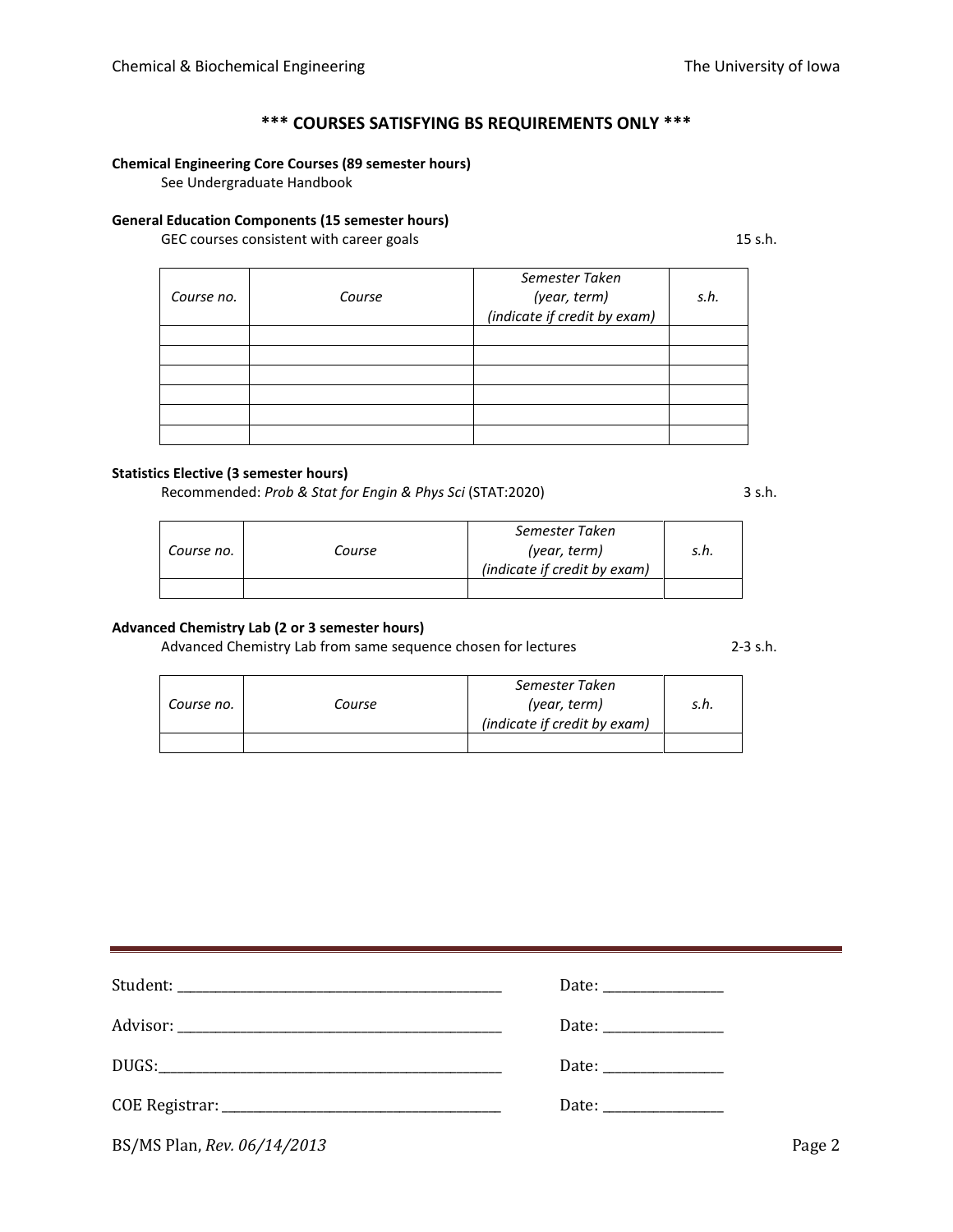#### **Free Electives in engineering or science courses consistent with MS research topics (10 or 9 semester hours)** Note: Advanced Chemistry Lab s.h. + Free Electives s.h. = 12 s.h. 10-9 s.h. 10-9 s.h.

| Course no. | Course | Eng | Sci | Other | Semester Taken<br>(year, term)<br>(indicate if credit by exam) | s.h. |
|------------|--------|-----|-----|-------|----------------------------------------------------------------|------|
|            |        |     |     | ┓     |                                                                |      |
|            |        |     |     | ٦     |                                                                |      |
|            |        |     |     |       |                                                                |      |
|            |        |     |     | ┓     |                                                                |      |
|            |        |     |     |       |                                                                |      |
|            |        |     |     |       |                                                                |      |

## **\*\*\* CROSS-CREDITED COURSES SATISFYING BOTH BS AND MS REQUIREMENTS \*\*\***

#### **Required Course (3 semester hours)**

Choose *Intro to Biochemical Engineering* (CBE:5205) 3 s.h.

*Course no. Course Semester Taken (year, term) (indicate if credit by exam) s.h.*

## **Advanced Chemistry Lecture Electives (6 semester hours)**

Choose the 100-level Analytical, Physical, or Biochemical sequence 6 s.h.

| Course no. | Course | Semester Taken<br>(year, term)<br>(indicate if credit by exam) | s.h. |
|------------|--------|----------------------------------------------------------------|------|
|            |        |                                                                |      |
|            |        |                                                                |      |

## **Engineering Elective (3 semester hours)**

Choose *Intermediate Thermo* (CBE:5110) or *Transport Phenomena I* (CBE:5152) 3 s.h.

| Course no. | Course | Semester Taken<br>(year, term)<br>(indicate if credit by exam) | s.h. |
|------------|--------|----------------------------------------------------------------|------|
|            |        |                                                                |      |